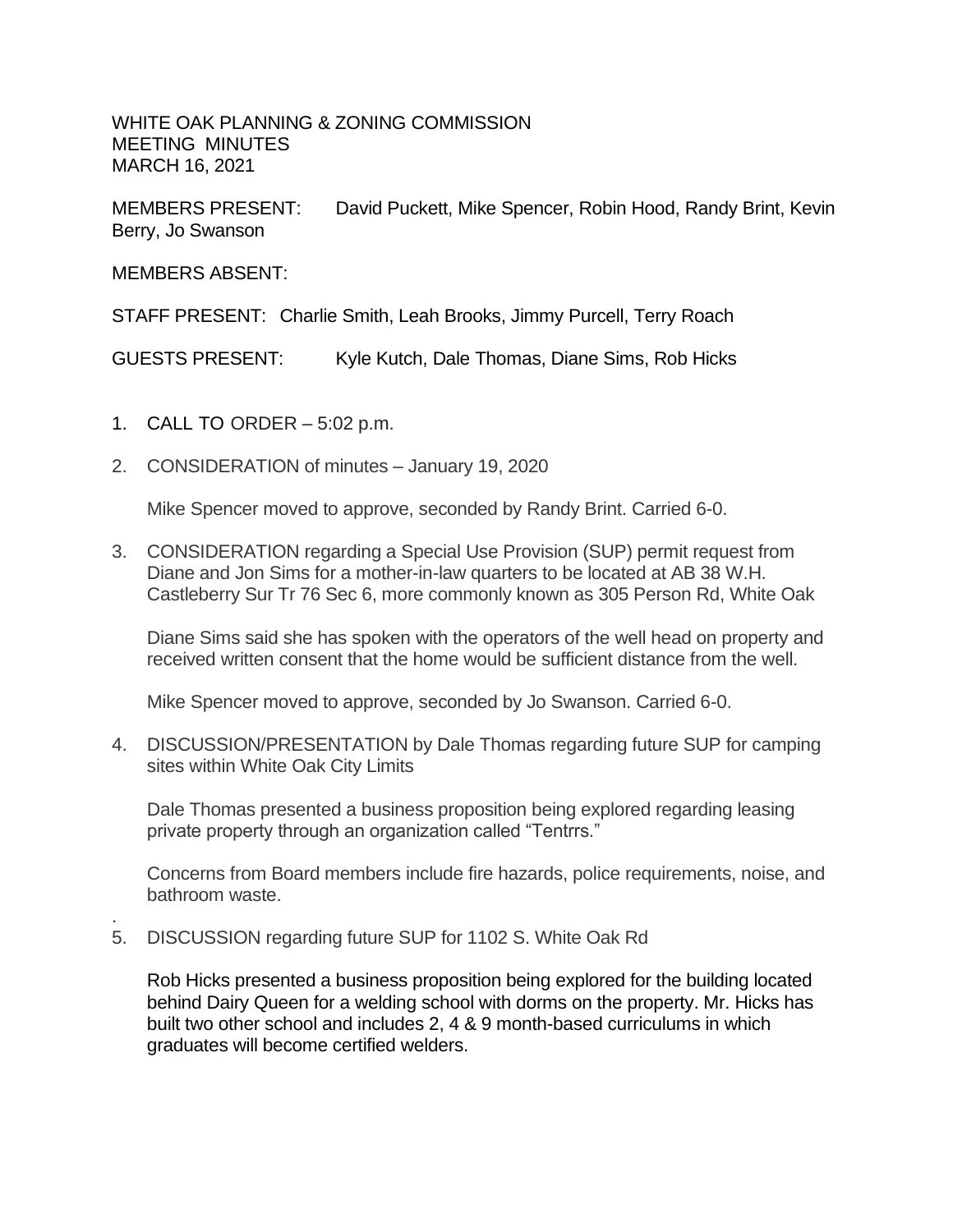Charlie Smith stated the current zoning allows for the school however a SUP would be required for the living quarters.

Chairman Puckett stated if pursued, the board appeared favorably leaning.

6. DISCUSSION regarding re-zoning at White Oak Rd and George Richey

Charlie Smith stated there has been interest in property behind the store at White Oak Rd and George Richey with the coming expansion of the roadway and the Board may want to start considering what will be allowed in that area for growth.

7. CONSIDERATION of amending regulations for Single-Family 12 zoning classification

Mike Spencer suggests looking into other cities zoning for setting specific regulations for SF-12, SF-22, and SF-44.

Mike Spencer moved to table items 7-9, seconded by Jo Swanson. Carried 6-0.

- 8. CONSIDERATION of adding regulations to Single-Family 22 zoning classification
- 9. CONSIDERATION of adding regulations to Single-Family 44 zoning classification
- 10. CONSIDERATION of amending Section 29: Fencing, Walls, and Screening Requirements

Charlie Smith presented a photo of a metal fence built in a residential neighborhood and pointed out Section 29 does not specify materials required for privacy fences in residential areas.

Mr. Smith will check with Maureen about adding no cost permits for fencing and Mr. Puckett will check with Woodbine's homeowner's association manual.

11. CONSIDERATION of topics for next meeting

Suggestions include planning regulations for SF-22 and SF-44.

12. ADJOURNMENT

Jo Swanson moved to adjourn at 6:42 p.m., seconded by Kevin Berry. Adjourned by consensus.